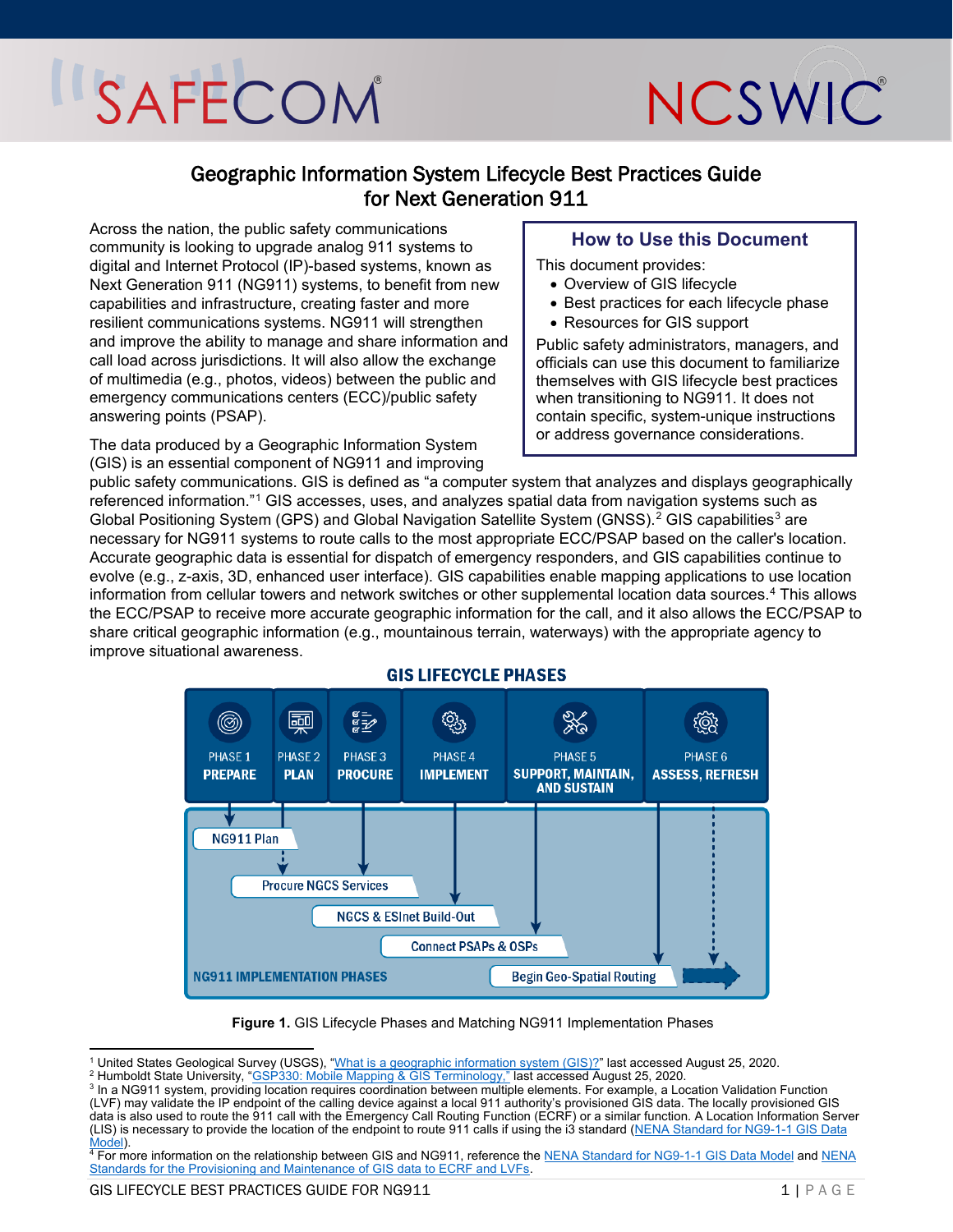

There is a lifecycle to establishing and maintaining a GIS system. Figure 1 illustrates how the phases of the GIS lifecycle correspond to NG911 implementation phases and demonstrate the technology's essential role in NG911 transition. This document introduces each phase of the GIS lifecycle, highlights key considerations, and offers best practices. Additional GIS guidance resources are provided in the appendices for first-time GIS users and long-time GIS practitioners.



### **PHASE 1: PREPARE**

The first phase of the GIS lifecycle is preparation. During this phase, organizations assess the need to replace, upgrade, maintain, share, or acquire a new GIS system. When assessing capabilities and integrating new technologies, it is important to look across the Emergency Communications Ecosystem as defined in the [National Emergency Communications Plan](https://www.cisa.gov/publication/2019-national-emergency-communications-plan) to ensure capabilities are operable and interoperable across agencies and jurisdictions.<sup>[5](#page-1-0)</sup> Organizations could also consider using the [NG911 Self-Assessment Tool,](https://www.911.gov/project_ng911tool.html) a dynamic, detailed NG911 checklist, to determine their system's NG911 maturity state and help understand the necessary next steps to continue the NG911 deployment process. Organizations can use the results of their NG911 Self-Assessment to develop a checklist to assess their capabilities (e.g., software, hardware, cybersecurity, facility) and ensure they have implemented essential GIS components for NG911.

During this phase, it is important that organizations understand how their technologies interconnect with other coordinating entities, including GIS systems. Typically, the GIS system is not independently maintained and used by just one agency. For example, public safety agencies often work with public service and transportation departments to develop and maintain specific GIS data layers, and the jurisdiction's government may designate and maintain borders (e.g., city limits, county boundaries). In addition, organizations may consider user requirements and process modeling as a part of the GIS preparation process, as it is crucial to understand key concerns such as what type of data is needed, where the data originates, how the data is maintained, and who the authorized users and stewards may be.

It is recommended that organizations maintain strong and transparent GIS governance through inclusive policies. Organizations may establish working relationships with the existing GIS provisioning authority and the addressing authority in their jurisdiction, as well as neighboring jurisdictions. Organizations may determine staffing needs and research funding mechanisms to cover the duration of the GIS lifecycle and any transitional periods.

#### **BEST PRACTICES FOR THIS PHASE INCLUDE:**

- Assess the need to replace, upgrade, maintain, share, dispose of, or acquire a new GIS system
- Inform organization leadership, announce to staff, and secure the decision

Establish GIS governance through policy and documentation that is inclusive of the evolving technical and operational environment





The second phase of the GIS lifecycle is planning. This phase involves collaborating with partners to develop a GIS implementation plan. It is recommended that organizations align the activities to overarching organizational missions and that they are compliant with the organization's existing rules, regulations, and guidance (e.g.,

GIS LIFECYCLE BEST PRACTICES GUIDE FOR NG911 2 | PAGE

 $\overline{a}$ <sup>5</sup> DHS, <u>National Emergency Communications Plan</u>, last modified July 13, 2020.<br><sup>6</sup> Eunding models may include: budget line items, grants, bonds, public-private r

<span id="page-1-1"></span><span id="page-1-0"></span><sup>&</sup>lt;sup>6</sup> Funding models may include: budget line items, grants, bonds, public-private partnerships, user fees, 911 surcharge fees, and leasing agreements. For additional guidance on funding, se[e https://www.dhs.gov/publication/funding-documents.](https://www.dhs.gov/publication/funding-documents)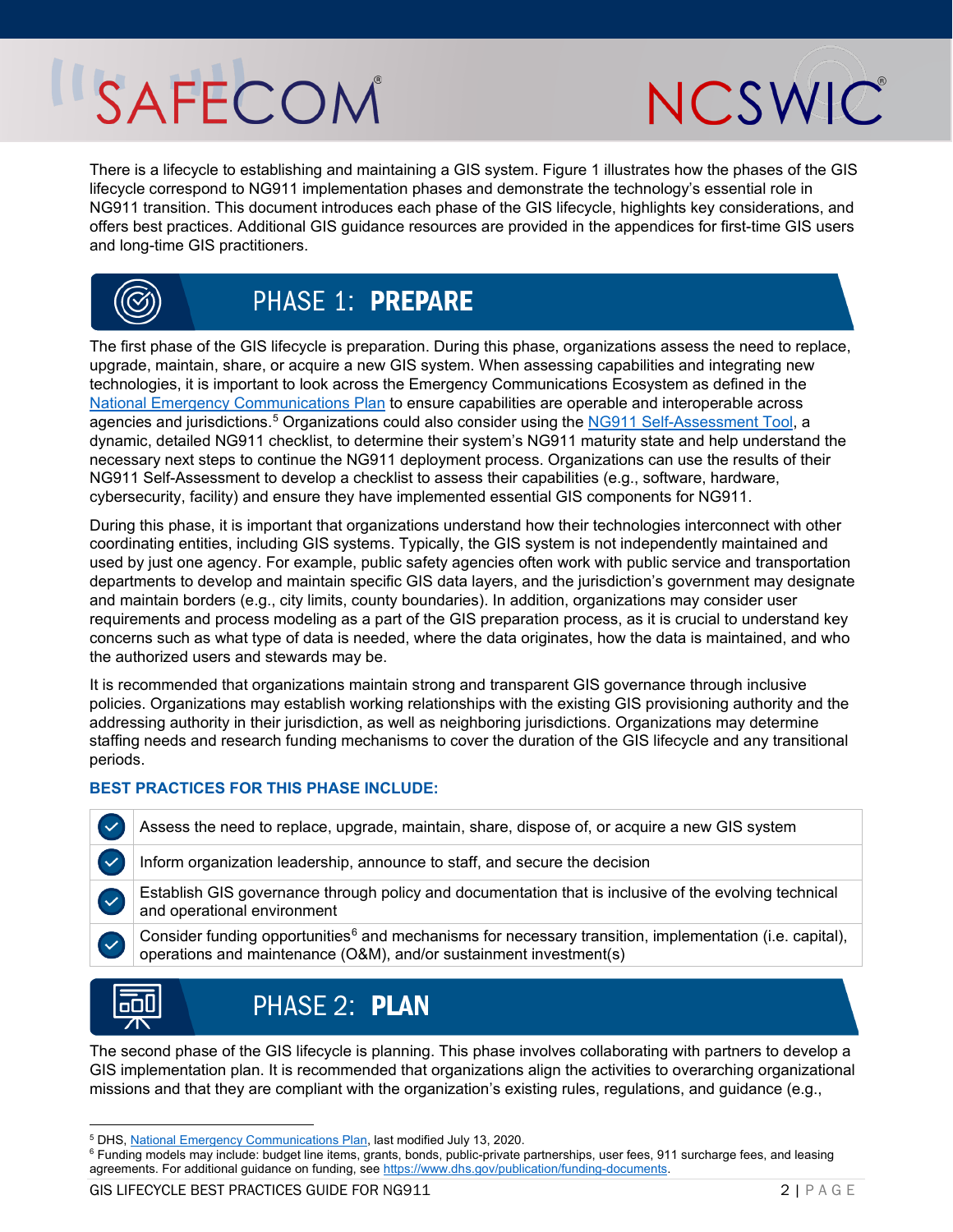NCSWIC

organizational mission and purpose, local and state 911 plans, Statewide Communication Interoperability Plan [SCIP], National Emergency Number Association [NENA] Functional and Interface Standards for Next Generation 9-1-1 Version 1.0 [i3] standard, NENA's NG911 GIS Data Model, the National 911 Program Office's <u>[911 Data & Information Sharing: A Strategic Plan](https://www.911.gov/project_strategicplanningfor911data.html)</u>, resources from GIS organizations such as the National States Geographic Information Council [NSGIC] and Urban and Regional Information Systems Association [URISA]). Below is a list of NENA's required GIS data model layers:<sup>[7](#page-3-0)</sup>

- Road centerlines
- Site/structure address points
- PSAP boundaries
- **Emergency service boundaries**
- Provisioning boundaries

The implementation plan outlines technical and policy requirements for implementing and managing GIS capabilities and data. Organizations should ensure that cybersecurity for the GIS system and the databases is planned out in accordance with existing federal, state, local, tribal, and territorial requirements, industry standards, and other guidance (e.g., National Institute of Standards and Technology [NIST] Cybersecurity Framework $8$ ). The plan should also be inclusive of feedback from agencies involved in implementing and executing GIS governance to ensure it meets user needs. For example, organizations can establish memorandums of understanding and agreement (MOU/A) with neighboring jurisdictions to address geographical challenges, such as meandering roadways that cross multiple jurisdictions. It is recommended that organizations consider adopting MOU/A on all GIS issues with their partners. For an example list, check the best practices table below.

During this phase, organizations could consider issuing a request for information (RFI) to help themselves better understand the technical offerings and potential cost ranges of third-party capabilities before releasing a request for proposal (RFP). The RFI helps organizations identify and outline the full set of technical and functional requirements for a project prior to releasing an RFP, thereby limiting the chances of having to re-release an updated RFP once an organization realizes the full scope of a GIS project's requirements. Reaching out to other organizations who have gone through similar transitions to gain firsthand knowledge of the process for a particular service offering can also prove beneficial.

#### **BEST PRACTICES FOR THIS PHASE INCLUDE:**

| Form a project team; define and document GIS system requirements from all departments and<br>jurisdictions the ECC/PSAP is serving                                                                                                                                                                                                                                                                                                                                                                               |  |  |
|------------------------------------------------------------------------------------------------------------------------------------------------------------------------------------------------------------------------------------------------------------------------------------------------------------------------------------------------------------------------------------------------------------------------------------------------------------------------------------------------------------------|--|--|
| Create a project plan that aligns to all guiding documents (e.g., organizational mission and purpose,<br>local and state 911 plans, regional goals and strategies such as SCIPs, industry and governmental<br>guidance like ones from NSGIC and URISA, and regulations such as ones from NENA and the National<br>911 Program) and encompasses the entire GIS lifecycle                                                                                                                                          |  |  |
| Establish MOU/A on topics including:<br>Creation, storage, maintenance, transmission, and security of data<br>Establishment of rules and processes for data usage and terms of disclosure<br>$\bullet$<br><b>Establishment of authorities</b><br>Development of conflict resolution processes<br>$\bullet$<br>Definition of roles and obligations (such as the need to support the GIS administrator with<br>$\bullet$<br>accurate data)<br>Delineation of privacy and information sharing responsibilities<br>٠ |  |  |
| Issue an RFI to gain a better understanding of technical requirements and offerings prior to releasing an<br><b>RFP</b>                                                                                                                                                                                                                                                                                                                                                                                          |  |  |
| Develop a framework to address the risks, challenges, and concerns with implementing GIS                                                                                                                                                                                                                                                                                                                                                                                                                         |  |  |
|                                                                                                                                                                                                                                                                                                                                                                                                                                                                                                                  |  |  |

<sup>&</sup>lt;sup>7</sup> NENA, "<u>NENA Standard for NG9-1-1 GIS Data Model</u>," last modified February 18, 2020, 17.<br><sup>8</sup> Eor more on the NIST Cybersecurity Framework, visit https://www.nist.gov/cyberframework.

<span id="page-2-0"></span><sup>&</sup>lt;sup>8</sup> For more on the NIST Cybersecurity Framework, visit [https://www.nist.gov/cyberframework.](https://www.nist.gov/cyberframework)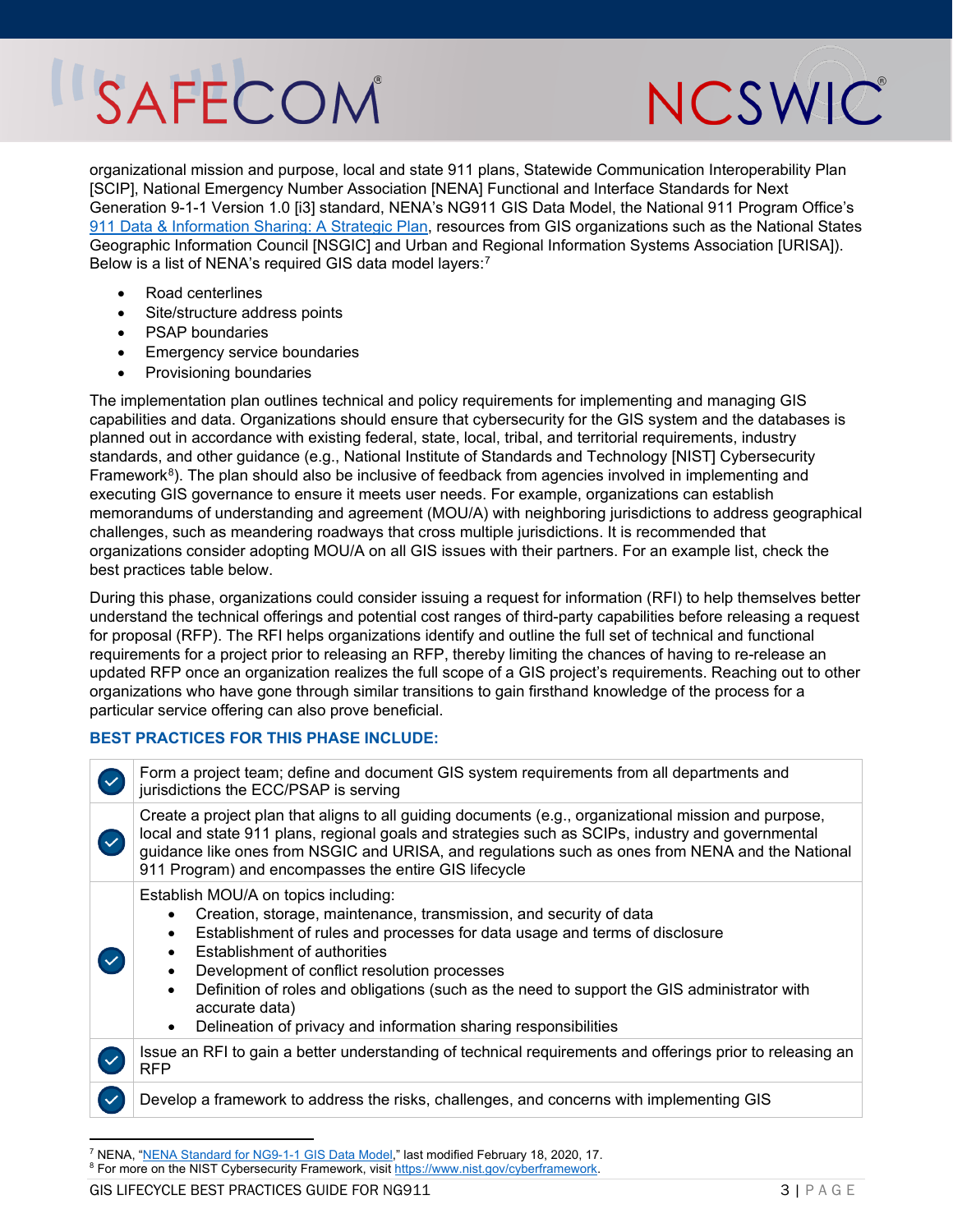

<span id="page-3-0"></span>

### **PHASE 3: PROCURE**

The third phase of the GIS lifecycle is procurement. During this phase, organizations collaborate with partners to identify GIS system requirements. Organizations may develop a request for proposal (RFP) to select a vendor for providing GIS capabilities. Alternatively, organizations may look to procure GIS capabilities through a state GIS office (if applicable) or by establishing intergovernmental agreements with a major city to expand their current GIS services.

The RFP outlines GIS requirements to ensure the vendor can meet those needs. At a minimum, essential topics such as cybersecurity, ongoing operation and maintenance, and training for all personnel, are included in the RFP. Organizations could also consider developing a list of procurement and cyclical costs to aid the development of an RFP. On-going sustainment costs, such as platform or program interfaces, subscriptions, data input and maintenance, and training, can quickly surpass initial purchase prices.

### **BEST PRACTICES FOR THIS PHASE INCLUDE:**

Apply strategic funding method(s) that align to the GIS lifecycle

Procure GIS resources<sup>9</sup>, such as:

- **Hardware** 
	- o Computer servers
	- o Unique client machines (e.g., plotters)
- **Software** 
	- Database management system (DBMS)<br>○ Graphical user interface (GUI)
	- Graphical user interface (GUI)
	- $\circ$  Tools to input and manipulate geographic information and support search and analysis
- Additional resources
	- o Staffing and work space
	- o Training and sustainment
	- o Other costs (e.g., interface to other data sources outside the organization)



 $\checkmark$ 

### **PHASE 4: IMPLEMENT**

The fourth phase of the GIS lifecycle is implementation. During this phase, the ECC/PSAP, GIS department, vendors, and all other partners continue to work together closely to execute the implementation plan. The implementation process of an organization varies based on the GIS paradigm, data management principles, available technology, and organizational setting.<sup>[10](#page-3-2)</sup> It is possible that the plan could be impacted by external or internal changes beyond the scope of the project. Partners could document contingency plans if the project were to encounter delays. In addition to training the technical staff and the telecommunicators, it is recommended that organizations also train administrative staff, quality assurance staff, and the operations personnel (e.g., police officers, firefighters, emergency medical technicians) so that both the users and the data stewards are familiar with, and comfortable operating, the new GIS system.

 $\overline{a}$ <sup>9</sup> Leena Kanickaraj, "GIS Defined," January 2, 2018.

<span id="page-3-2"></span><span id="page-3-1"></span><sup>&</sup>lt;sup>10</sup> Ron Briggs, ["The GIS Implementation Process,](https://www.google.com/url?sa=t&rct=j&q=&esrc=s&source=web&cd=&ved=2ahUKEwjZw8nvjrfrAhV5mHIEHQrvDo8QFjAAegQIBBAB&url=http%3A%2F%2Fwww.utdallas.edu%2F%7Ebriggs%2Fpoec6383%2Fimpintro.ppt&usg=AOvVaw1Nax-L3gKl7ZOkGoPqpnWz)" last accessed August 26, 2020.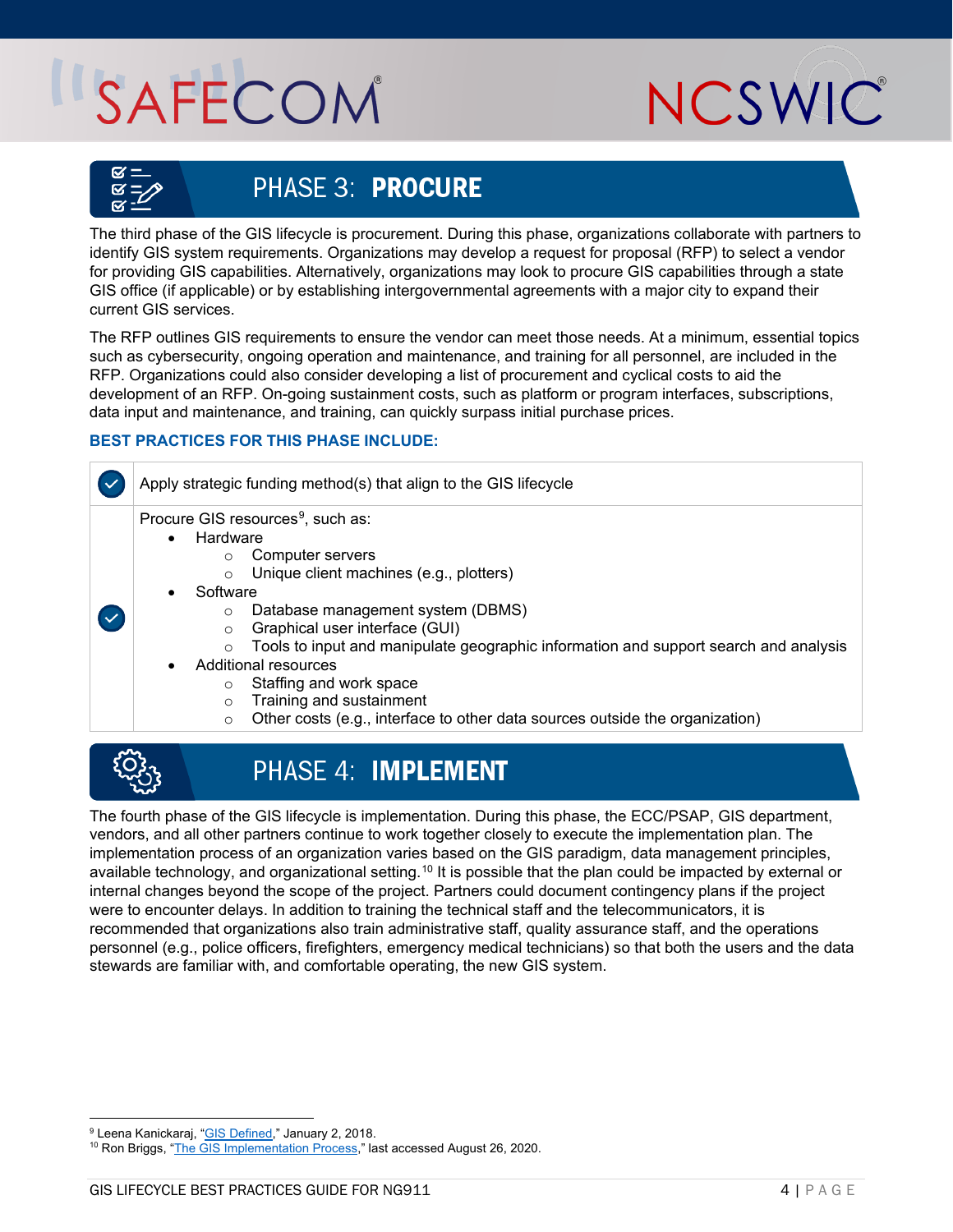

#### **BEST PRACTICES FOR THIS PHASE INCLUDE:**[11](#page-4-0)

Develop an implementation plan that details system installation, testing, training, and transition procedures containing:

- Conceptual/system design
- Physical design
- Timeline and milestones
- Administrative framework and staffing
- Hardware and software installation
- Data conversion and database construction
- Application development

Incorporate data management strategies that establish provisioning boundaries (i.e. jurisdiction responsible for uploading GIS data) and emergency service boundaries



 $\checkmark$ 

## PHASE 5: SUPPORT, MAINTAIN, AND SUSTAIN

The fifth phase of the GIS lifecycle is to support, maintain, and sustain the GIS system. Software and security upgrades as well as system and equipment repair are two crucial elements during this phase. GIS data maintenance is another element that warrants regular examination and validation, and processes on data deconfliction must be followed. For such activities to remain comprehensive and timely, partners may consider following a predetermined, ongoing O&M model to holistically accomplish O&M tasks.<sup>[12](#page-4-1)</sup> As a part of the O&M model, partners will need to ensure that all agreements (e.g., MOU/A, client and vendor agreements) that support the GIS system are kept up-to-date.

#### **BEST PRACTICES FOR THIS PHASE INCLUDE:**

Establish standard operating procedures (SOP)/standard operating guidelines (SOG) and update as  $\checkmark$ needed to meet system and organization needs  $\checkmark$ Inventory equipment and resources, conduct scheduled assessments, and communicate needs Establish physical security and cybersecurity risk management, address vulnerabilities, and mitigate  $\checkmark$ incidents  $\checkmark$ Ensure all GIS system agreements are up-to-date At a minimum, partners need to develop procedures to ensure the maintenance of GIS, including adding new GIS data and correcting GIS files.<sup>[13](#page-4-2)</sup> Below are example considerations for such procedures:<sup>[14](#page-4-3)</sup>

#### *Adding new information to the database:*

- Identify information flow
- Train involved personnel
- Identify responsible personnel and their tasks
- Determine update frequency
- Determine update distribution method
- Schedule reoccurring meetings with involved parties to discuss related issues

#### *Correcting database information:*

• Implement standardized reporting form or process

 $\overline{a}$ 

<span id="page-4-3"></span>

<sup>&</sup>lt;sup>11</sup> Ron Briggs, ibid.

<span id="page-4-2"></span><span id="page-4-1"></span><span id="page-4-0"></span><sup>&</sup>lt;sup>12</sup> DHS, "Emergency Communications System Lifecycle Planning Guide, Compendium: Best Practices, Considerations, and Recommended [Checklists,](https://www.hsdl.org/?abstract&did=819629)" May 2018, 21.<br>
<sup>Checklists," May 2018, 21.</sup><br>
<sup>13</sup> State of Arizona 9-1-1 Program, ["Arizona NG9-1-1 GIS Guidelines and Best Practices,](https://az911.gov/sites/default/files/AZ_NG911_GIS_Guideline_Best%20Practices.pdf)" last modified August 2020.<br>
<sup>14</sup> State of Arizona 9-1-1 Program, ibid.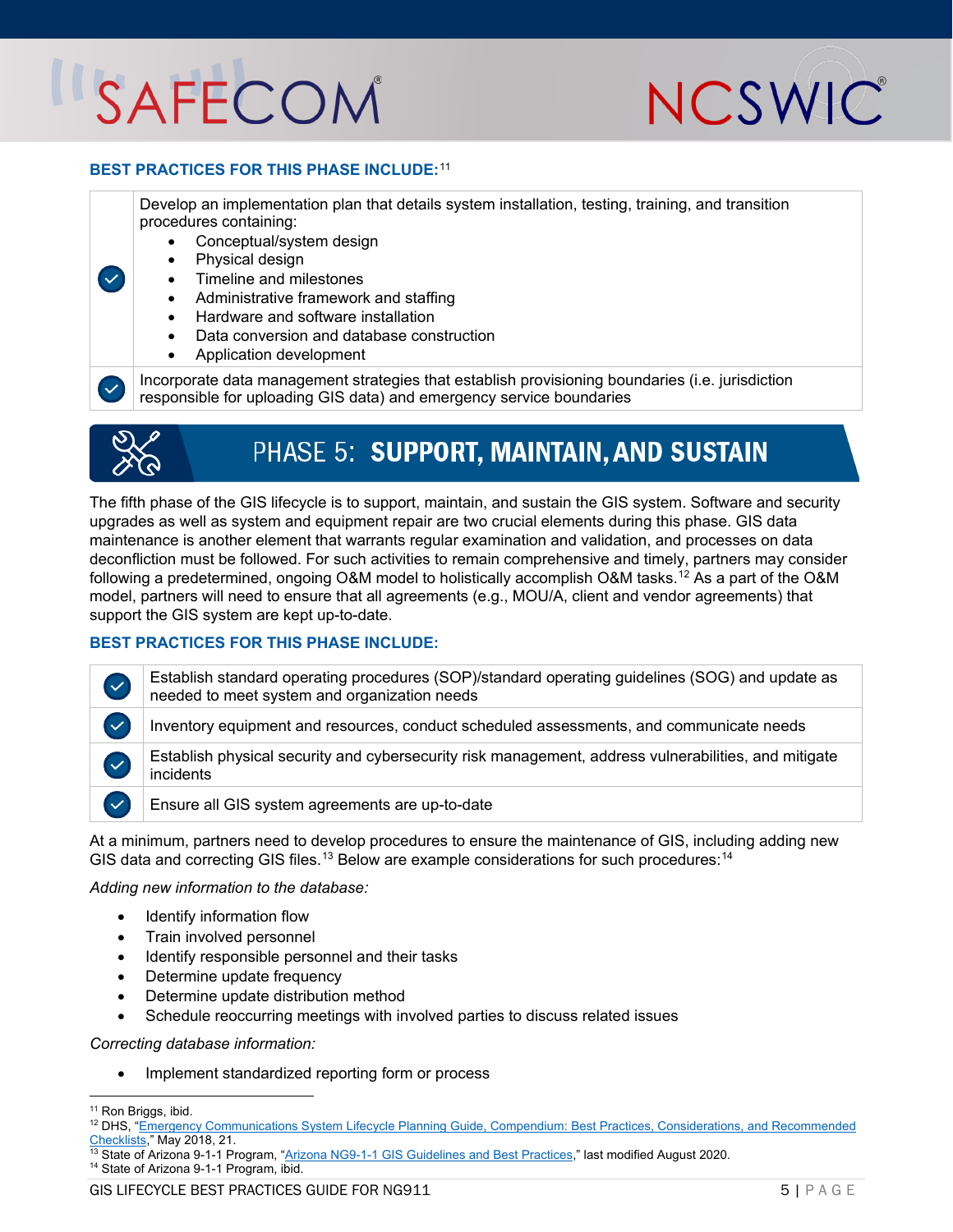

- Identify and document information flow
- Train involved personnel
- Identify responsible personnel and their tasks
- Ensure and monitor that errors are being reported and corrected

Following the GIS implementation plan, securing the GIS system, and aligning policies to organizational directives and nationally recognized standards and guidelines will help partners better support, maintain, and sustain the system. Partners may consider mechanisms such as authentication, authorization, encryption, and logging and auditing<sup>[15](#page-5-0)</sup> to protect the system, and may examine additional GIS platforms such as web, cloud, and mobile as potential additions or backup interfaces.



### **PHASE 6: ASSESS, REFRESH**

The sixth phase in the GIS lifecycle is assess and refresh the GIS system. The GIS system consists of numerous components and each of them will need to be evaluated on a consistent periodic basis and upgraded when necessary. As GIS remains a partnered task, when assessing the need to update or replace GIS capabilities, partners may consider adhering to industry technical standards and evaluating whether such efforts would support regional, state, and national interoperability initiatives.<sup>[16](#page-5-1)</sup> Partners could also monitor regulatory and technology changes (e.g., Federal Communications Commission's [FCC] rule on requiring wireless carriers to deliver 911 caller's vertical location [z-axis], other emerging capabilities) to better assess the need for system updates or component replacement. Partners could again use strategic planning and existing documentation (e.g., records retention) to monitor system status and make appropriate decisions.

#### **BEST PRACTICES FOR THIS PHASE INCLUDE:**

Review GIS system arrangement and determine update needs

Follow previously established procurement process

### **Conclusion**

The success of each phase of the GIS lifecycle contributes to the overall success of GIS implementation. It is recommended that an ECC/PSAP establish strong governance, form close partnerships, and outline consistent procedures in addition to complying with overarching local, regional, state, and national level GIS and NG911 guidance. It is also recommended that organizations continue to adapt emerging technology, review regulatory changes, and maintain a strong cybersecurity posture as the GIS lifecycle progresses. GIS is essential to NG911 and will remain a critical piece in achieving an interoperable and resilient public safety communications environment.

 $\overline{a}$ 

<span id="page-5-1"></span><span id="page-5-0"></span><sup>&</sup>lt;sup>15</sup> Michael Young, Randall Williams, "<u>Designing an Enterprise GIS Security Strategy</u>," last accessed August 26, 2020.<br><sup>16</sup> DHS, "Emergency Communications System Lifecycle Planning Guide, Compendium: Best Practices, Consi [Checklists,](https://www.hsdl.org/?abstract&did=819629)" May 2018, 26, 27.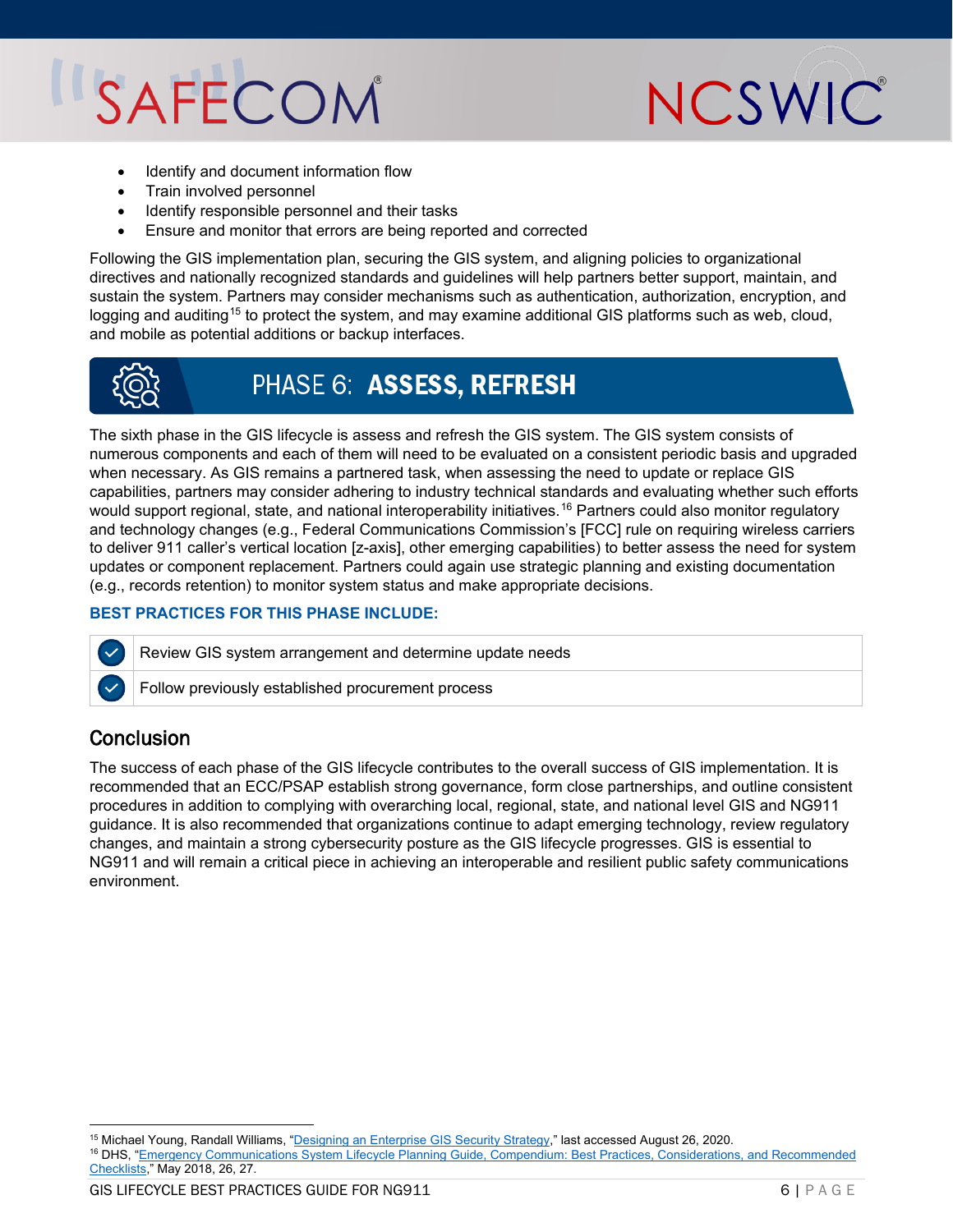

### Appendix A GIS Lifecycle Resources

Tables A-1 and A-2 provide non-comprehensive lists of available resources to assist public safety decisionmakers and officials in developing their own unique GIS best practices. *The resources provided are not exhaustive and do not imply endorsement for organizations or their products***.** 

| <b>Organization</b>                                                          | <b>Resource Name</b>                                                                             | <b>Description</b>                                                                                                                                                                                                                                                                                                                                                                                                                |
|------------------------------------------------------------------------------|--------------------------------------------------------------------------------------------------|-----------------------------------------------------------------------------------------------------------------------------------------------------------------------------------------------------------------------------------------------------------------------------------------------------------------------------------------------------------------------------------------------------------------------------------|
| Department of<br>Transportation                                              | The National 911 Program Next<br>Generation 911 (NG911)<br>Interstate Playbook: Chapter 1        | This document summarizes fundamental NG911 GIS<br>considerations, requirements, focus points, and best practices.<br>It outlines considerations for regional (multijurisdictional or<br>consolidated) or interstate GIS implementations and provides<br>directions for annual GIS audits.                                                                                                                                         |
|                                                                              | The National 911 Program Next<br>Generation 911 (NG911)<br><b>Interstate Playbook: Chapter 2</b> | This document provides an in-depth overview of NG911 GIS<br>implementation and identifies policy, standards, processes,<br>and procedure considerations for cross-jurisdictional GIS<br>collaboration.                                                                                                                                                                                                                            |
| Federal<br>Geographic<br><b>Key Publications</b><br>Data Committee<br>(FGDC) |                                                                                                  | The FGDC offers a variety of GIS-related resources, including<br>annual reports, geospatial standards, white papers, reports,<br>and other documents. For example, this FDGC profile<br>reconciles the United States Thoroughfare, Landmark, and<br>Postal Address Data Standard and the National Emergency<br>Number Association (NENA) Next Generation 9-1-1 (NG9-1-1)<br>Civic Location Data Exchange Format (CLDXF) Standard. |
| <b>United States</b><br>Geographical<br>Survey (USGS)                        | What is a geographic information<br>system (GIS)                                                 | This USGS webpage contains GIS definition and example<br>graphic, as well as links to additional GIS-related topics, such<br>as mapping, remote sensing, geospatial data, the national<br>map, and web map services.                                                                                                                                                                                                              |
| National<br>Geospatial-<br>Intelligence<br>Agency (NGA)                      | <b>NGA Products &amp; Services</b>                                                               | While the NGA does not sell or perform services for the public,<br>its website does host a repository of GIS and mapping<br>resources that are available to the general public.                                                                                                                                                                                                                                                   |

#### **Table A-1.** Government GIS Resources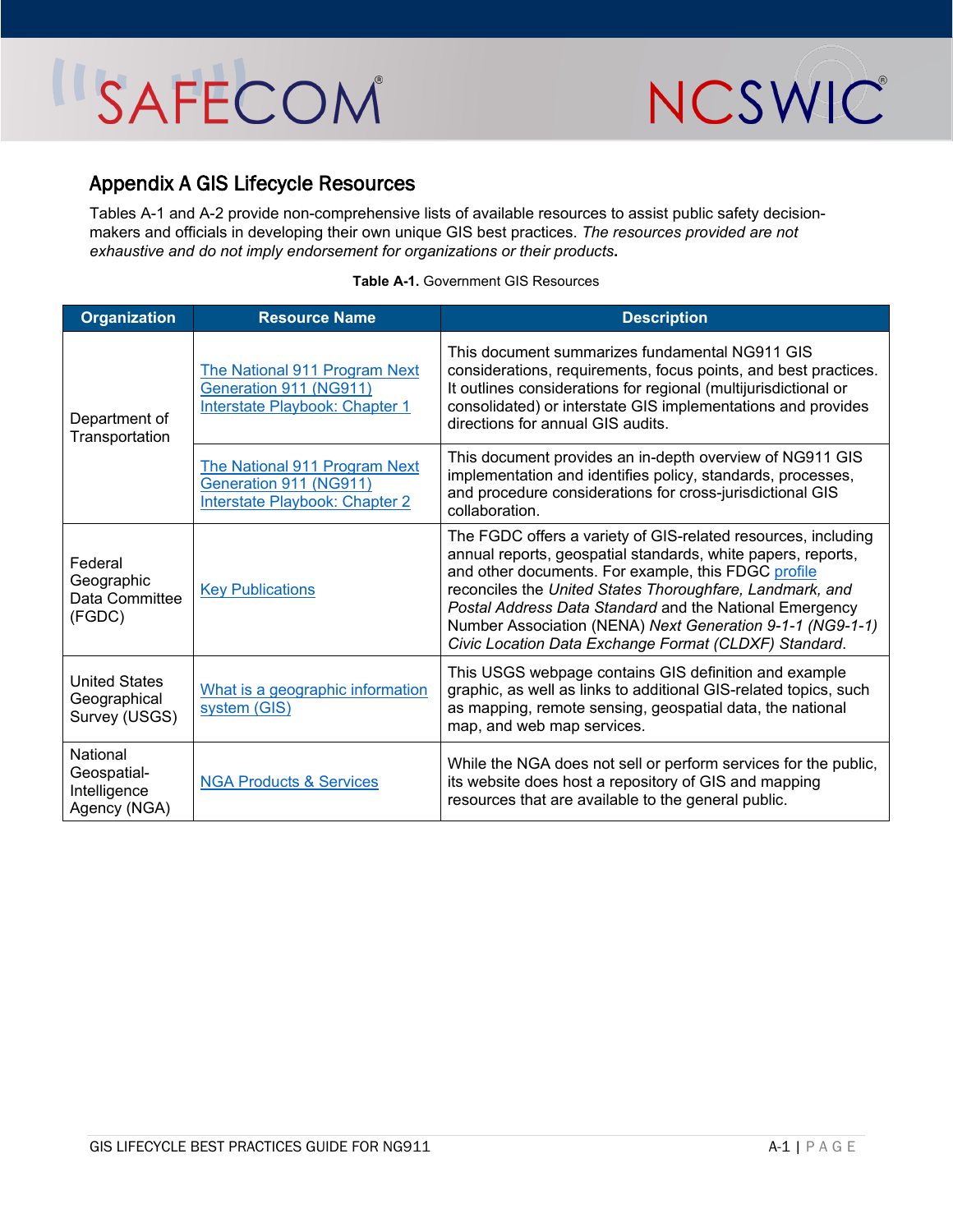

#### **Table A-2.** State and Local GIS Resources

| <b>Organization</b>                                          | <b>Description and Link</b>                                                                                                                                                                                                                                                                                                                                                                                                                                                                                                       |
|--------------------------------------------------------------|-----------------------------------------------------------------------------------------------------------------------------------------------------------------------------------------------------------------------------------------------------------------------------------------------------------------------------------------------------------------------------------------------------------------------------------------------------------------------------------------------------------------------------------|
| Kansas 911 Coordinating<br>Council                           | Kansas 911's GIS webpage presents key NG911 GIS resources, including:<br>Its NG911 GIS initiative timeline and committee information<br>$\bullet$<br>GIS Standards, tools, templates, and policies<br>$\bullet$<br>Information on its GIS Pilot Study and the GIS Enhancement Project<br>$\bullet$<br>Statewide NG911 imagery<br>$\bullet$<br>Emergency Services IP Network (ESInet) and Master Street Address Guide<br>(MSAG) GIS data alignment<br>GIS Training, videos, events, and meetings<br>https://www.kansas911.org/gis/ |
| Pennsylvania Emergency<br><b>Management Agency</b><br>(PEMA) | PEMA's NG911 GIS webpage explains the current NG911 environment, highlights<br>the importance of GIS for NG911, and links to resources such as education sessions,<br>best practices and templates, and its statewide NG911 GIS data gap analysis.<br>https://www.pema.pa.gov/911-program/partners/ng911-GIS/Pages/default.aspx                                                                                                                                                                                                   |
| Minnesota Department of<br><b>Public Safety</b>              | The Role of GIS in Next Generation 911 document serves as introductory guidance to<br>the role of GIS in NG911 transition. The document provides background on legacy<br>E911 location database systems, outlines the difference between the NENA i2 and i3<br>standards, and demonstrates GIS' functions and roles in the NG911 environment.<br>https://dps.mn.gov/divisions/ecn/programs/911/Documents/GIS Article 102208v7.pdf                                                                                                 |
| Virginia Information<br><b>Technologies Agency</b><br>(VITA) | The VITA maintains a NG911 news archive that provides articles on NG911 and<br>related GIS deployment in the commonwealth. Documents such as NG911 GIS Data<br>Provisioning and Maintenance, Virginia NG911 GIS Resources, and GIS Report<br>Cards are all example references for emergency communications centers<br>(ECC)/public safety answering points (PSAP).<br>https://www.vita.virginia.gov/integrated-services/psc-9-1-1-services/ng9-1-1-<br>deployment/ng9-1-1-news-archives/                                          |
| Illinois Office of the<br>Statewide 911 Administrator        | The Office's website hosts reference materials related to GIS for NG911, such as the<br>state's NG911 GIS governance policy, data readiness checklist, and geodatabase<br>templates.<br>https://www2.illinois.gov/sites/statewide911/about/Pages/911-Information.aspx                                                                                                                                                                                                                                                             |

#### **Table A-3.** Industry and Trade Association Resources

| <b>Organization</b> | <b>Description and Link</b>                                                                                                                                                                                                                                                                                 |
|---------------------|-------------------------------------------------------------------------------------------------------------------------------------------------------------------------------------------------------------------------------------------------------------------------------------------------------------|
| DATAMARK            | DATAMARK's "Beyond The 98: Understanding When GIS Data Is Ready For NG9-<br>1-1" whitepaper provides steps to ensure GIS data readiness for NG911.<br>https://datamarkgis.com/app/uploads/2018/06/Datamark-Beyond-98pct.pdf                                                                                 |
| GeoComm             | GeoComm has a dedicated webpage with educational resources that includes<br>articles, webinars/recordings, infographics, eBooks, white papers, and case studies<br>to help guide ECCs/PSAPs on transitioning existing GIS capabilities to NG911.<br>https://geo-comm.com/top5/ & https://geo-comm.com/blog/ |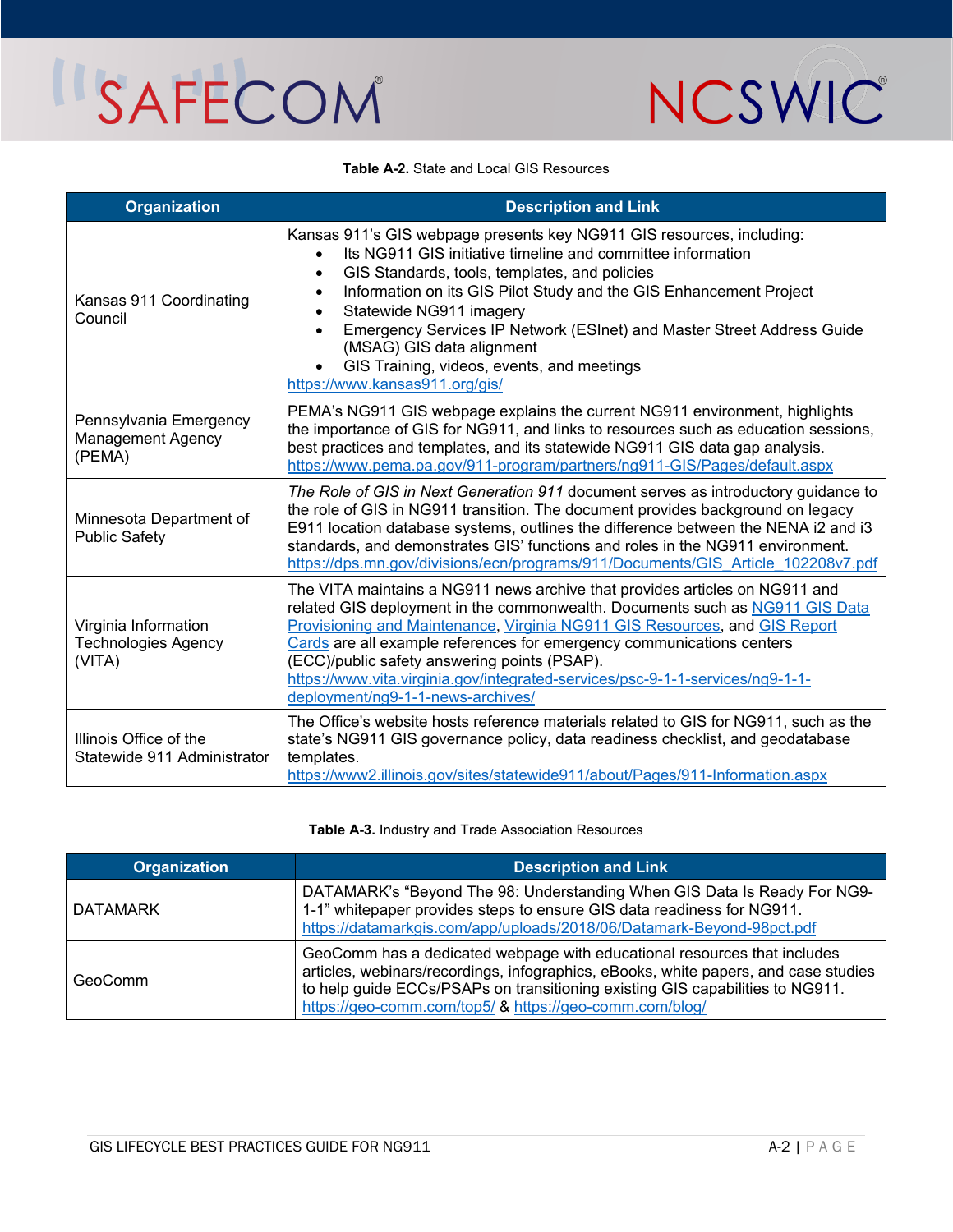

| <b>Organization</b>                                                     | <b>Description and Link</b>                                                                                                                                                                                                                                                                                                                                                                                                                                                                                                                                                                           |
|-------------------------------------------------------------------------|-------------------------------------------------------------------------------------------------------------------------------------------------------------------------------------------------------------------------------------------------------------------------------------------------------------------------------------------------------------------------------------------------------------------------------------------------------------------------------------------------------------------------------------------------------------------------------------------------------|
| <b>National Alliance for Public</b><br>Safety GIS (NAPSG)<br>Foundation | The NAPSG Foundation provides resources on GIS concepts and principles,<br>implementation steps, and best practices and standards on technology, training and<br>exercise, and use. They also provide a publicly available tool that helps<br>ECCs/PSAPs to determine their geospatial maturity.<br>https://www.napsgfoundation.org/all-resources/<br>"A Quick Guide to Building a GIS For Your Public Safety Agency"<br>https://www.esri.com/library/brochures/pdfs/napsg-guide-bro.pdf<br>"Capability and Readiness Assessment Tool (CARAT)"<br>$\bullet$<br>https://www.napsgfoundation.org/carat/ |
| National Emergency Number<br>Association (NENA)                         | NENA's website contains a complete archive of all its 9-1-1 standards, including<br>those related to NG911.<br>https://www.nena.org/page/Standards<br>Specific resources related to GIS data structures include:<br>"Standard data formats for E911 Data Exchange & GIS Mapping"<br>$\bullet$<br>https://www.nena.org/page/DataFormats<br>"Standard for NG911 GIS Data Model"<br>$\bullet$<br>https://www.nena.org/page/NG911GISDataModel                                                                                                                                                             |
| National States Geographic<br>Information Council (NSGIC)               | The NSGIC has a dedicated NG911 webpage that provides resources on<br>workshops and webinars, NENA GIS standards and documents, and other<br>resource documents to educate and update the 911 community on NG911 GIS<br>standards and regulations.<br>https://www.nsgic.org/next-generation-9-1-1                                                                                                                                                                                                                                                                                                     |
| Open Geospatial Consortium<br>(OGC)                                     | OGC develops open standards for spatial data and spatial processing.<br>https://www.ogc.org/                                                                                                                                                                                                                                                                                                                                                                                                                                                                                                          |
| Urban and Regional<br><b>Information Systems</b><br>Association (URISA) | URISA's "Geospatial Fact Sheet: Next Generation 9-1-1" emphasizes the<br>importance of NG911 GIS, provides definition to "GIS-centric call routing," highlights<br>URISA's NG911 initiatives, and provides links to NG911 guidelines and GIS<br>standard bodies.<br>https://www.urisa.org/clientuploads/directory/Documents/Committees/Professional<br>%20Education/URISA GeospatialFactSheet NG911 June2019.pdf                                                                                                                                                                                      |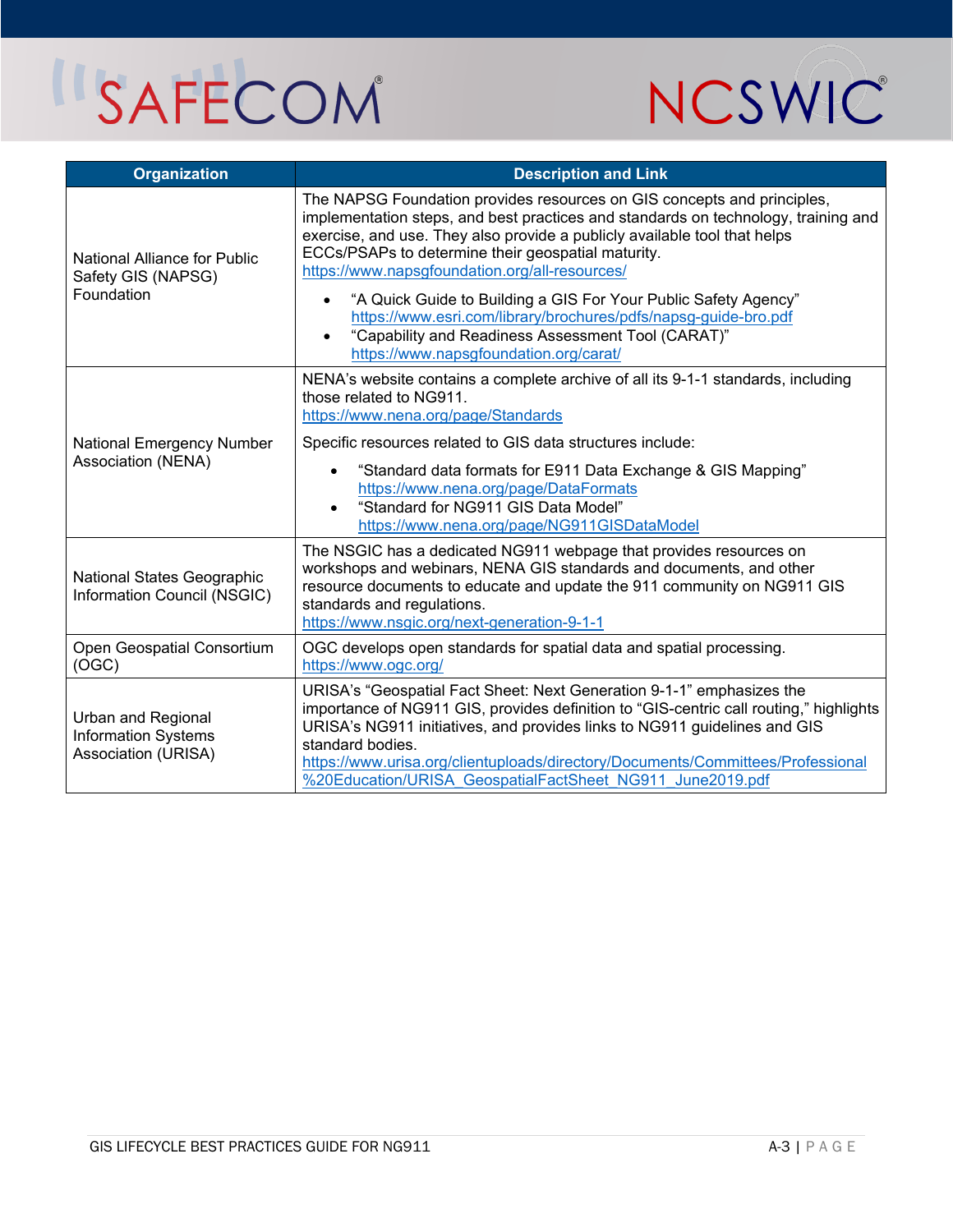

### Appendix B GIS Best Practices

| ۷              | <b>PHASE 1: PREPARE</b><br>Assess the need to replace, upgrade, maintain, share, dispose of, or acquire a new GIS system<br>Inform organization leadership, announce to staff, and secure the decision<br>Establish GIS governance through policy and documentation that is inclusive of the evolving technical and operational environment<br>Consider funding opportunities and mechanisms for necessary transition, implementation (i.e. capital), operations and maintenance<br>(O&M), and/or sustainment investment(s)                                                                                                                                                                                                                                                                                                                                                                                                                                                                                                                                                                                                                                                                                                                                                                                                                                                      |
|----------------|----------------------------------------------------------------------------------------------------------------------------------------------------------------------------------------------------------------------------------------------------------------------------------------------------------------------------------------------------------------------------------------------------------------------------------------------------------------------------------------------------------------------------------------------------------------------------------------------------------------------------------------------------------------------------------------------------------------------------------------------------------------------------------------------------------------------------------------------------------------------------------------------------------------------------------------------------------------------------------------------------------------------------------------------------------------------------------------------------------------------------------------------------------------------------------------------------------------------------------------------------------------------------------------------------------------------------------------------------------------------------------|
| $\overline{a}$ | <b>PHASE 2: PLAN</b><br>Form a project team; define and document GIS system requirements from all departments and jurisdictions the ECC/PSAP is serving<br>$\Box$<br>Create a project plan that aligns to all guiding documents (e.g., organizational mission and purpose, local and state 911 plans, regional<br>goals and strategies such as SCIPs, industry and governmental guidance [e.g., National States Geographic Information Council, the<br>Urban and Regional Information System Association, NIST Cybersecurity Framework], and regulations such as ones from NENA and the<br>National 911 Program) and encompasses the entire GIS lifecycle<br>Establish MOU/A on topics including:<br>$\Box$ Creation, storage, maintenance, transmission, and security of data<br>Establishment of rules and processes for data usage and terms of disclosure<br>Ш.<br>$\Box$ Establishment of authorities<br>$\Box$ Development of conflict resolution processes<br>$\Box$ Definition of roles and obligations (such as the need to support the GIS administrator with accurate data)<br>Delineation of privacy and information sharing responsibilities<br>$\Box$<br>Issue an RFI to gain a better understanding of technical requirements and offerings prior to releasing an RFP<br>Develop a framework to address the risks, challenges, and concerns with implementing GIS |
| aaa<br>ISP     | <b>PHASE 3: PROCURE</b><br>Apply strategic funding method(s) that align to the GIS lifecycle<br>$\Box$<br>Procure GIS resources, such as:<br>$\Box$<br>Hardware<br>Computer servers<br>Unique client machines (e.g., plotters)<br>Software<br>0.<br>Database management system (DBMS)<br>Graphical user interface (GUI)<br>Tools to input and manipulate geographic information and support search and analysis<br>Additional resources<br>$\Box$ Staffing and work space<br>Training and sustainment<br>□<br>Other costs (e.g., interface to other data sources outside the organization)<br>□                                                                                                                                                                                                                                                                                                                                                                                                                                                                                                                                                                                                                                                                                                                                                                                  |
| ઌૢૺૺૺૺૺ        | <b>PHASE 4: IMPLEMENT</b><br>Develop an implementation plan that details system installation, testing, training, and transition procedures containing:<br>Г<br>$\Box$ Conceptual/system design<br>$\Box$ Administrative framework and staffing<br>Physical design<br>Hardware and software installation<br>Timeline and milestones<br>Data conversion and database construction<br>П<br>Application development<br>Incorporate data management strategies that establish provisioning boundaries (i.e. jurisdiction responsible for uploading GIS data) and<br>emergency service boundaries                                                                                                                                                                                                                                                                                                                                                                                                                                                                                                                                                                                                                                                                                                                                                                                      |
| X              | PHASE 5: SUPPORT, MAINTAIN, AND SUSTAIN<br>Establish standard operating procedures (SOP)/standard operating guidelines (SOG) and update as needed to meet system and<br>organization needs<br>Inventory equipment and resources, conduct scheduled assessments, and communicate needs<br>Establish physical security and cybersecurity risk management, address vulnerabilities, and mitigate incidents<br>Ensure all GIS system agreements are up-to-date                                                                                                                                                                                                                                                                                                                                                                                                                                                                                                                                                                                                                                                                                                                                                                                                                                                                                                                       |
| <u> ଜୁନ୍ମ</u>  | <b>PHASE 6: ASSESS, REFRESH</b><br>Review GIS system arrangement and determine update needs<br>Follow previously established procurement process                                                                                                                                                                                                                                                                                                                                                                                                                                                                                                                                                                                                                                                                                                                                                                                                                                                                                                                                                                                                                                                                                                                                                                                                                                 |